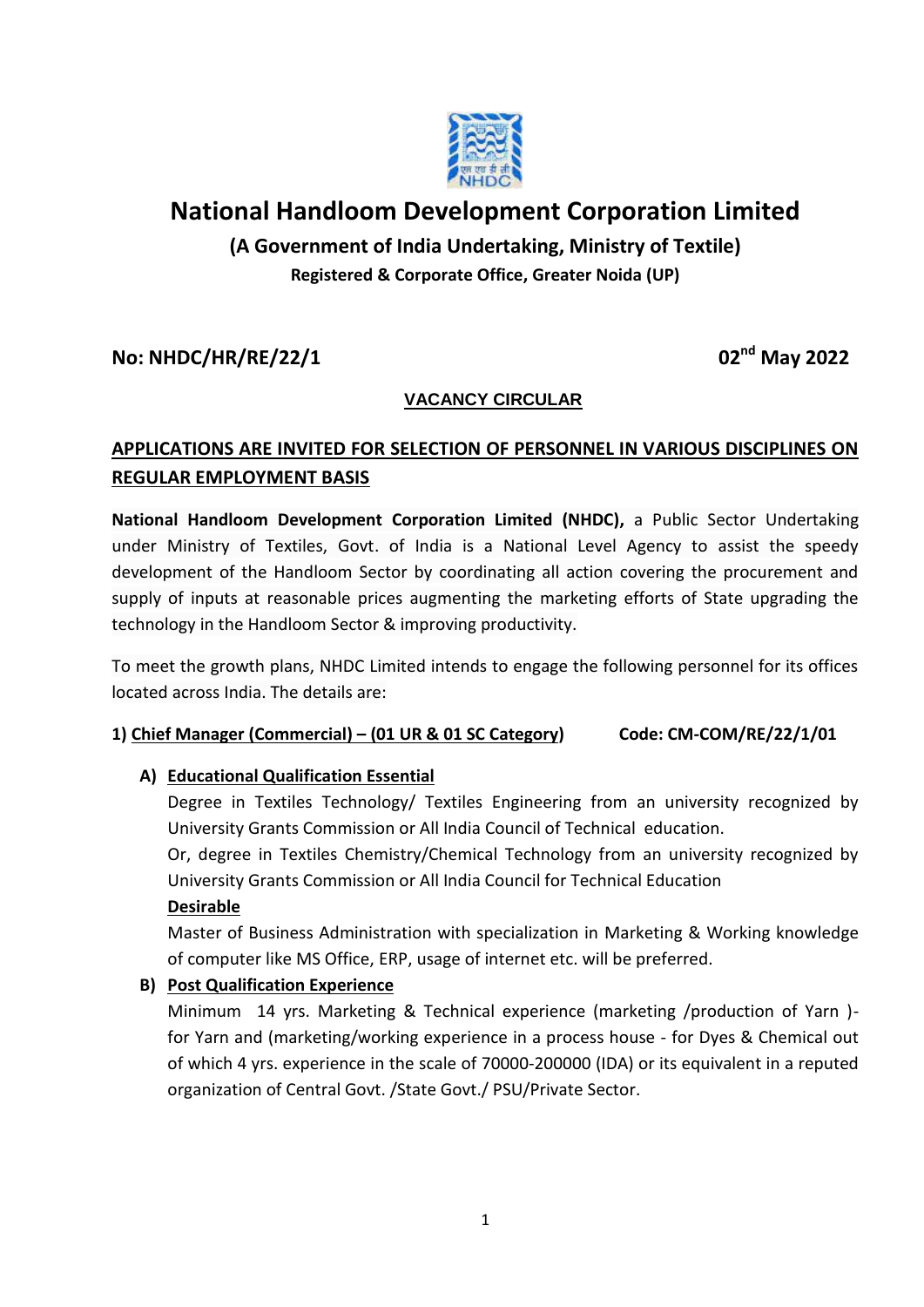**No. of Post**: 02 (01 UR, 01 SC) **Pay Scale**: 80000-220000 **Age**: not exceeding 48 yrs. **Gross Pay (at minimum of basic pay)**: Rs. 1,25,600 /-p.m. (approx.) (Basic+IDA+HRA) **Other Benefits**:

In addition to Gross pay (i.e Basic+IDA+HRA) other fringe benefits e.g. Cafeteria allowance, Gratuity, Leave Encashment, Conveyance loan etc. are admissible as per the rules of the Corporation.

### **2) Sr. Manager (F&A) – (01 UR Category) Code: SM-FA/RE/22/1/02**

### **A) Educational Qualification Essential**

Chartered Accountant from the Institute of Chartered Accountants of India / Cost Accountant from the Institute of Cost Accountants of India, MBA with specialization in Finance (Full time two years) from an University recognized by University Grant Commission/Institution recognized by AICTE.

#### **Desirable**

Working knowledge of computer like MS Office, ERP, Accounting Packages, usage of internet etc. will be preferred.

### **B) Post Qualification Experience**

Minimum 12 yrs. experience in the field of Finance/Accounts/ Internal Audit out of which 4 yrs. experience in the scale of 60000-180000 (IDA) or its equivalent in a reputed organization of Central Govt./ State Govt./ PSU/Private Sector.

**No. of Post**: 01 (UR) **Pay Scale**: 70000-200000 **Age**: not exceeding 45 yrs. **Gross Pay (at minimum of basic pay)**: Rs. 1,09,900 /-p.m. (approx.) (Basic+IDA+HRA)

### **Other Benefits**:

In addition to Gross pay (i.e Basic+IDA+HRA) other fringe benefits e.g. Cafeteria allowance, Gratuity, Leave Encashment, Conveyance loan etc. are admissible as per the rules of the Corporation.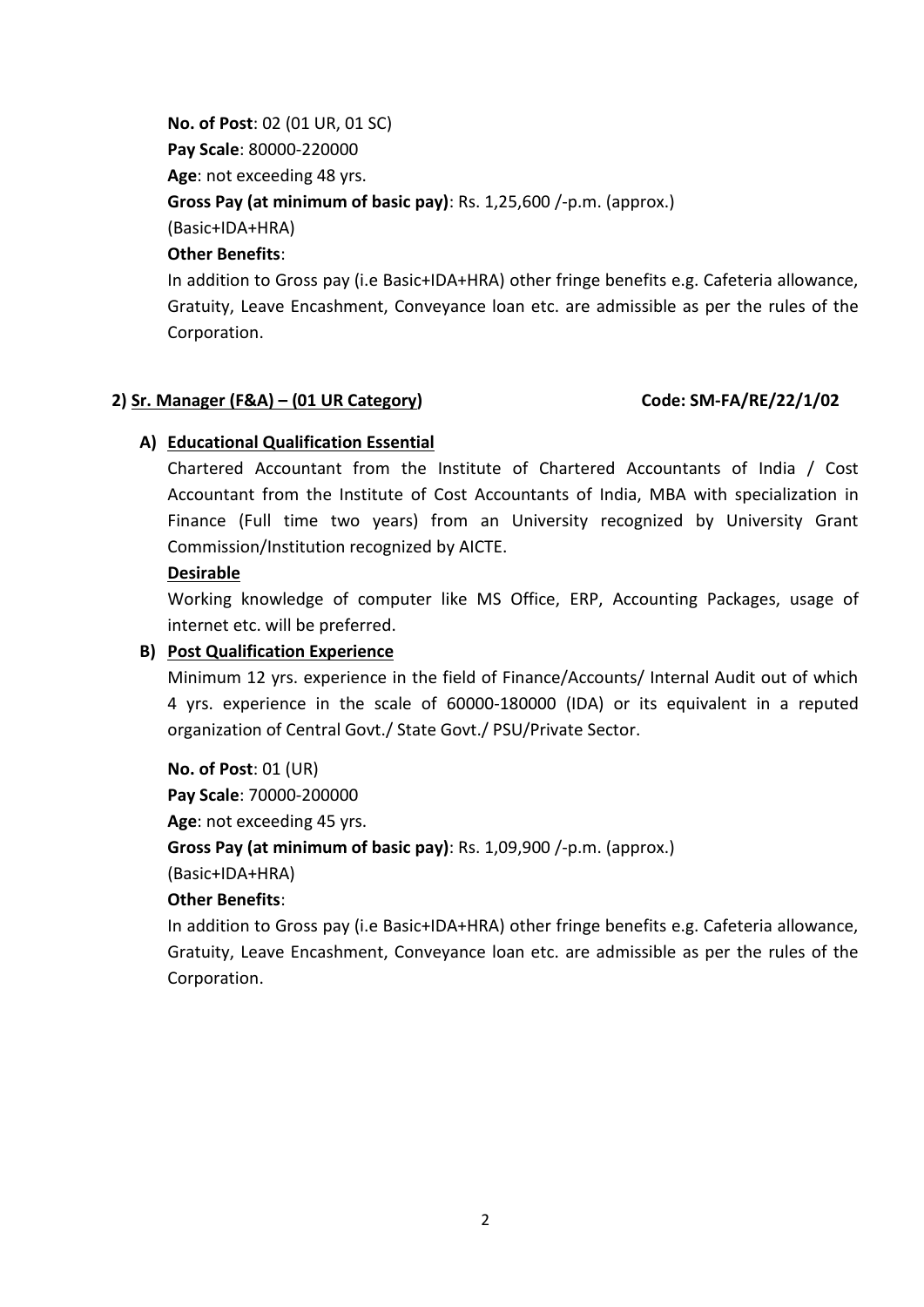#### **3) Dy. Manager (F&A) – (01 UR Category) Code: DM-FA/RE/22/1/03**

#### **A) Educational Qualification Essential**

Chartered Accountant from Institute of Chartered Accountants of India / Cost Accountant from the Institute from the Institute of Cost Accountants of India / MBA with specialization in Finance (Full time two years) from an university recognized by University Grant Commission / Institution recognized by AICTE OR CA/ICWA(CMA)-Inter

#### **Desirable**

Working knowledge of computer like ERP, MS office, Accounting Packages, usages of Internet etc. will be preferred.

#### **B) Post Qualification Experience**

Minimum 08 yrs. Experience in the field of Finance / Accounts / Internal Audit in case of CA/ICWA or MBA (11 yrs. in case of CA/ICWA(CMA)-inter) out of which 4 yrs. experience in the pay scale of 40000-140000 (IDA) or its equivalent in a reputed organization of Central Govt. / State Govt. / PSU / Private Sector.

**No. of Post**: 01 (UR)

**Pay Scale**: 50000-160000 **Age**: not exceeding 40 yrs. **Gross Pay (at minimum of basic pay)**: Rs. 78,500/-p.m. (approx.) (Basic+IDA+HRA)

#### **Other Benefits**:

In addition to Gross pay (i.e Basic+IDA+HRA) other fringe benefits e.g. Cafeteria allowance, Gratuity, Leave Encashment, Conveyance loan etc. are admissible as per the rules of the Corporation.

### **4) Dy. Manager (HR) – (01 OBC Category) Code: DM-HR/ RE/22/1/04**

### **A) Educational Qualification Essential**

Master of Business Administration with specialization in Personnel Mgt. or HR /Master of Industrial Relation & Personnel Mgt. / Master of Personnel Mgt./ Master of Social Work (MSW) from an university recognized by University Grants Commission OR

Post Graduate Diploma in Personnel Mgt. / Industrial Relation / Human Resource Department from recognized university.

#### **Desirable**

Degree in Law and Working knowledge of computer like MS Office, ERP, usage of internet etc. will be preferred.

#### **B) Post Qualification Experience**

Minimum 08 yrs. experience in the field of Personnel & Administration / Human Resource Development, in case of MBA/MIRPM/MPM/MSW (14 yrs. in case of Diploma holder) out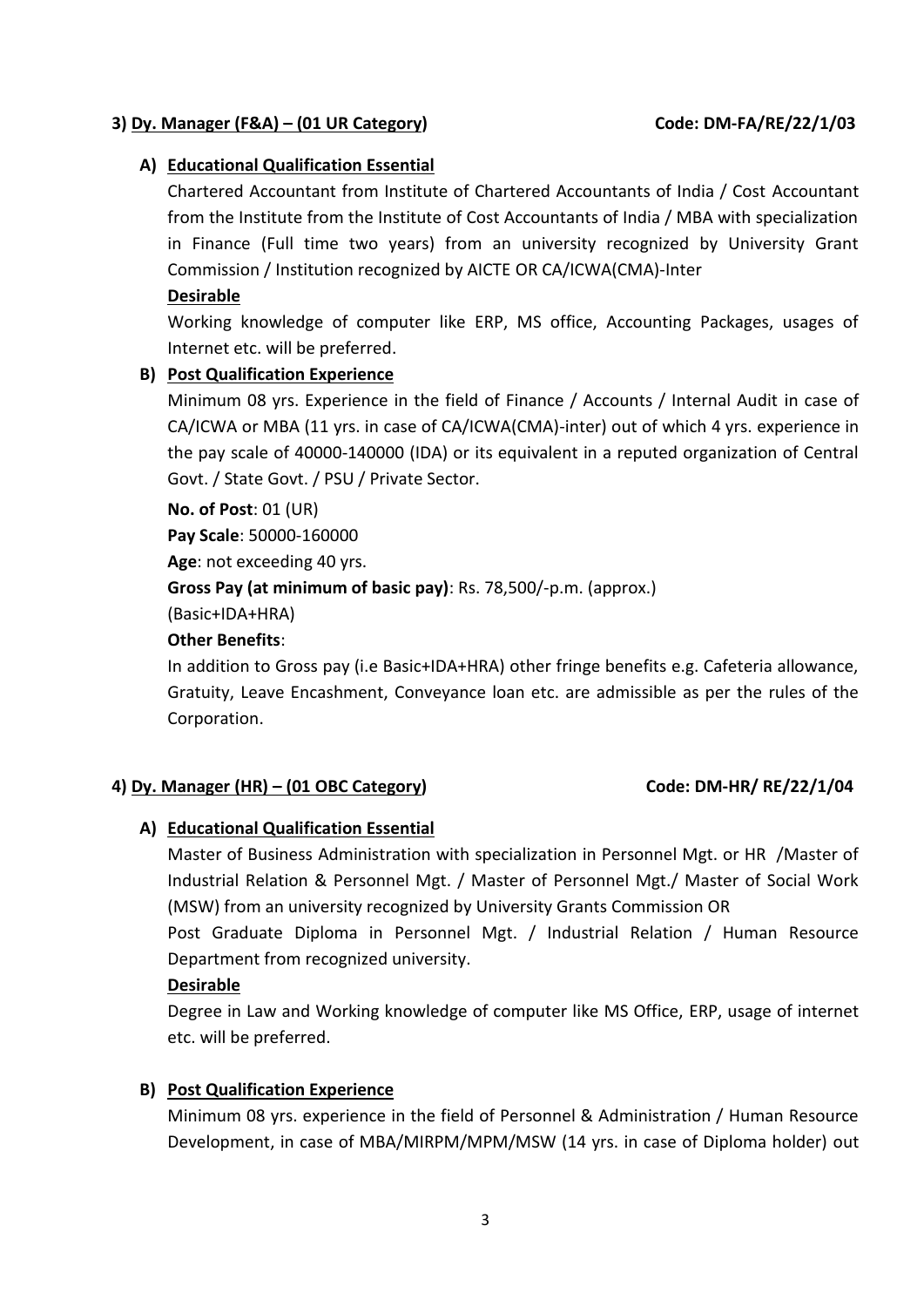of which 4 yrs. experience in the scale of 40000-140000 (IDA) or its equivalent in a reputed organization of Central Govt./ State Govt./ PSU/ Private Sector.

**No. of Post**: 01 (OBC) **Pay Scale**: 50000-160000 **Age**: not exceeding 40 yrs. **Gross Pay (at minimum of basic pay)**: Rs. 78,500 /-p.m. (approx.) (Basic+IDA+HRA) **Other Benefits**:

In addition to Gross pay (i.e Basic+IDA+HRA) other fringe benefits e.g. Cafeteria allowance, Gratuity, Leave Encashment, Conveyance loan etc. are admissible as per the rules of the Corporation.

### **5) Assistant Manager (F&A) – (02 UR Category) Code: AM-FA/RE/22/1/05**

#### **A) Educational Qualification Essential**

Chartered Accountant from Institute of Chartered Accountants of India / Cost Accountant from the Institute from the Institute of Cost Accountants of India / MBA with specialization in Finance (Full time two years) from an university recognized by University Grant Commission / Institution recognized by AICTE or CA/ICWA(CMA)-Inter.

**OR** Service Service Service Service Service Service Service Service Service Service Service Service Service Service Service Service Service Service Service Service Service Service Service Service Service Service Service S

M.Com/B. Com from an university recognized by University Grants Commission.

### **Desirable**

Working knowledge of computer like ERP, MS office, Accounting Packages, usages of Internet etc. will be preferred.

### **B) Post Qualification Experience**

Minimum 6 yrs. experience in case of CA/ICWA(CMA) or MBA (8 yrs. in case of CA/ICWA(CMA)- Inter & 11 yrs. in case of M.Com/B. Com) out of which 4 yrs. experience in the scale of 27000-95000 (IDA) or its equivalent in the field of Finance /Accounts / Internal Audit in a reputed organization of Central Govt./ State Govt./ PSU/Private Sector.

**No. of Post**: 02 (UR) **Pay Scale**: 40000-140000 **Age**: not exceeding 38 yrs. **Gross Pay (at minimum of basic pay)**: Rs. 62,800/-p.m. (approx.) (Basic+IDA+HRA)

#### **Other Benefits**:

In addition to Gross pay (i.e Basic+IDA+HRA) other fringe benefits e.g. Cafeteria allowance, Gratuity, Leave Encashment, Conveyance loan etc. are admissible as per the rules of the Corporation.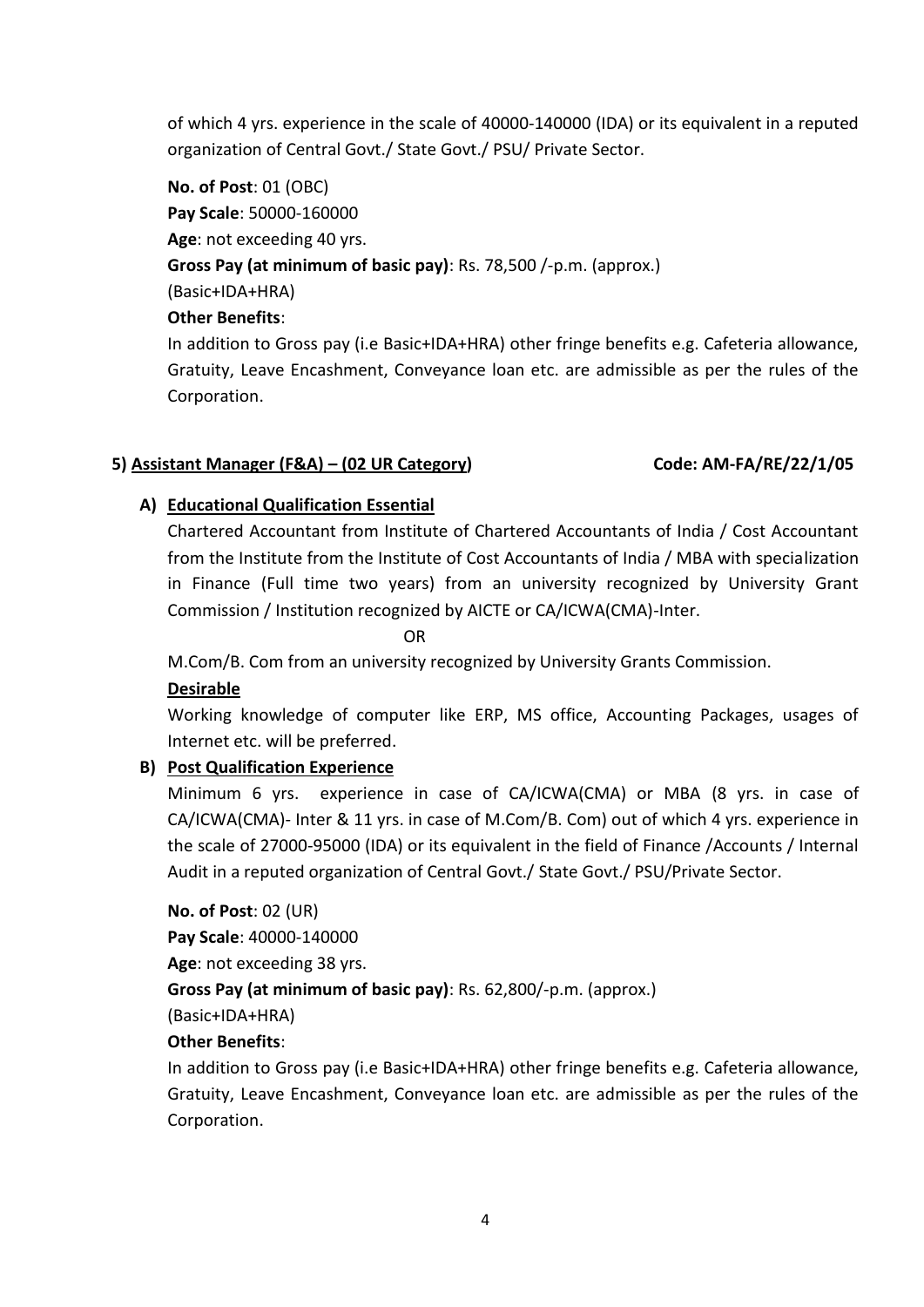#### **General Conditions : -**

- i) **Method of Selection:** Selection shall be made through Interview for the posts S.No 1 to 4, whereas the selection will involve Written Test & Group Discussion for the posts S.No 5 to be held at NHDC LTD, Registered Office - Greater Noida only. The candidates who will score 60% and above marks in written examination shall only be eligible for Group Discussion.
- ii) Appointment will be made on regular basis and only Indian Nationals need to apply.
- iii) The selected candidates will be placed on probation for one year from the date of joining NHDC. The period of probation shall be regulated as per terms & conditions of the Corporation.
- iv) The appointment will be made on minimum of pay scale + IDA. However, Competent Authority reserves right to sanction additional increment to the exceptionally deserving candidate as per rules of the Corporation.
- v) Corporation has its presence across the country and incumbent on selection may be posted/transferred anywhere in India.
- vi) Departmental Candidates with requisite qualification & experience working in the next lower scale will only be considered. In such cases internal candidates shall be given age relaxation of 5 years over the prescribed age limit, however this benefit shall be applicable only to those employees who are in service of corporation since last 03 yrs.
- vii) Those working with Government & Public Sector Undertaking must apply through proper channel only and need to produce NOC at time of GD / Interview.
- viii) Reservation and age relaxation for SC/ST/OBC/PWD/EWS/Ex-Servicemen shall be as per Govt. directives.
- ix) Candidates belonging to OBC category are required to produce the recently obtained OBC certificate (Non creamy layer, not older than 6 months as on date of advertisement) in the format prescribed by the Govt. of India, issued by the Competent Authority.
- x) Outstation candidates called for interview/group discussion/written examination will be eligible for TO & FRO by shortest route on production of proof of journey. (AC 2 tier for S.No. 1 to 4 & AC 3 tier for S.No. 5).
- xi) The Candidate should be of sound health & have to provide a fitness certificate from a Govt. Registered Medical practitioner at the time of joining in the prescribed format.
- xii) **Application Fee:** Rs.500/- to be remitted using Online payment options (Debit Card/Credit Card/Internet Banking) through the Online Application facility, which can be accessed through our website **[www.nhdc.org.in](http://www.nhdc.org.in/)** (Career Page) from **02 May 2022 to 06th June 2022**. No other mode of payment is acceptable. No fee is payable by SC/ST/PWD, & Internal candidates.
- xiii) Self-attested scan copies of Educational & Experience certificates as mentioned in the advertisement must be uploaded by the candidates while submitting the online application. Without such certificates, their candidature will not be considered.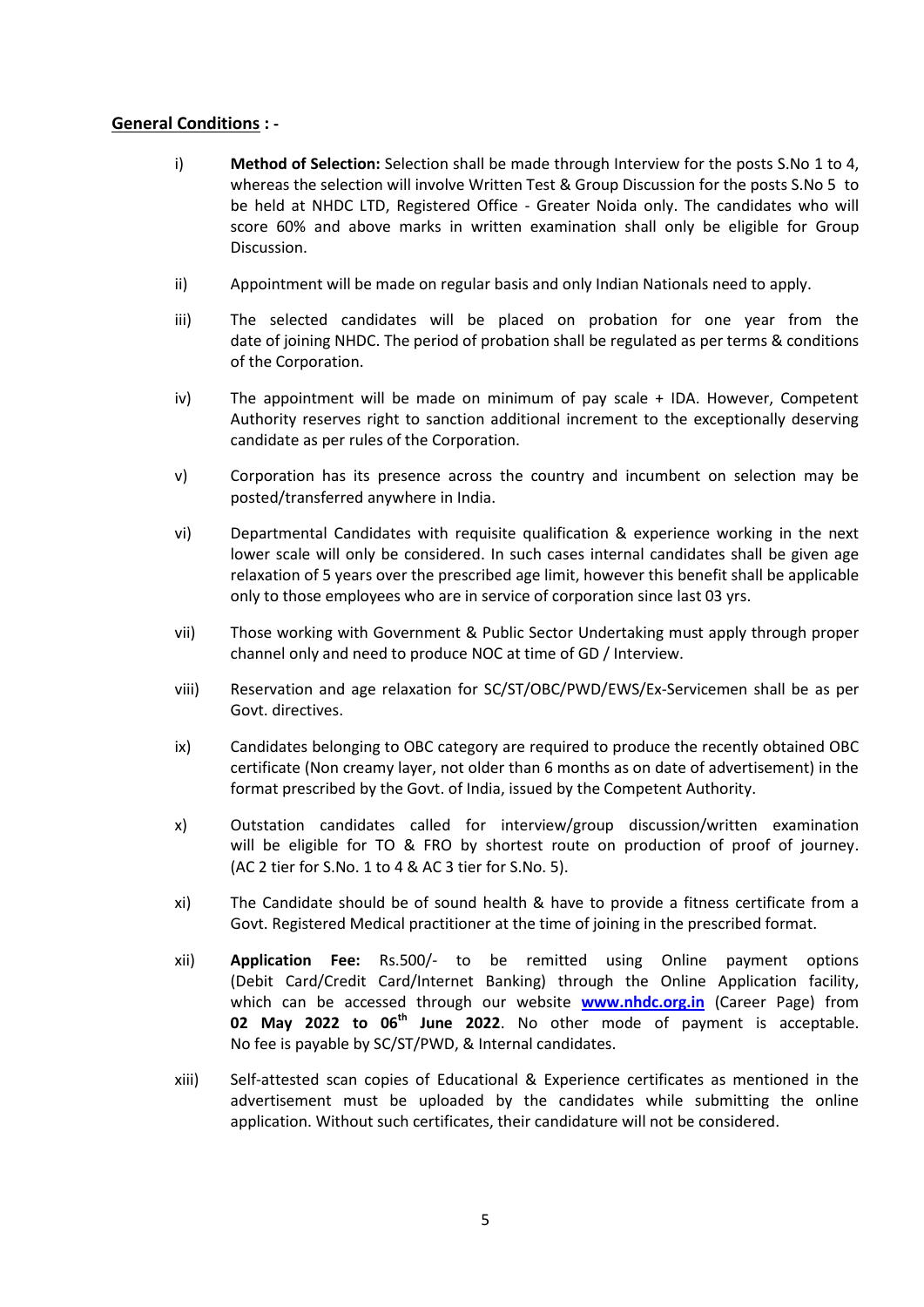- xiv) Mere fulfilling the minimum requirement of qualification and experience will not vest any right on the candidates to be called for the interview/written test & group discussion. NHDC reserves the right to shortlist the candidates based on the nature of past relevant experience, acquired post and prescribed qualification.
- xv) The decision of the NHDC about the mode of selection of eligible candidates, shortlisting of candidates for interview/written Test & group discussion etc. shall be final and binding. No correspondence will be entertained in this regard. Canvassing in any manner would entail disqualification of candidature.
- xvi) Corporation reserves the right to shortlist the candidates, in case applications are received in large number for any post. In such cases, maximum 10 applicants per post shall be called based on order of merit of higher qualification in the following manner:

| S.No | <b>Commercial</b> | F&A            | ΗR      |
|------|-------------------|----------------|---------|
|      | Degree            | CA/ICWA/MBA    | Degree  |
| ∽    | <b>Diploma</b>    | CA/ICWA(Inter) | Diploma |

- xvii) If the candidate does not fulfill any of the conditions given in the detailed advertisement his/her candidature will be cancelled at any stage on scrutiny whenever the discrepancy is noticed.
- xviii) In case of selection to the above post, such selection shall be provisional subject to verification of character and antecedents of the candidate and verification of the documents submitted by the candidate and subject to meeting the requisite medical standards for the post and other requirements as decided by NHDC.
- xix) Shortlisted candidates will be informed for interview/written test & group discussion through e-mail only.
- xx) Candidates called for the interview/written test & group discussion are required to bring original testimonials, one passport size photograph, last pay certificate and experience certificates with them.
- xxi) The details of the selected candidates shall be displayed on the website of the Corporation and no communication to this effect shall be entertained by the Corporation.
- xxii) Candidate is allowed to apply against one post only. Application for more than 01 post is not allowed.
- xxiii) The cutoff date for considering the age and experience of candidates will be taken as **06th June 2022**.
- xxiv) In case of any ambiguity/dispute that arises on account of interpretation in versions other than English, English version will prevail.
- xxv) For any dispute matter will be referred under the jurisdiction of High Court of Allahabad**.**
- xxvi) Corporation reserves the right to accept or reject all or any application without assigning any reason whatsoever.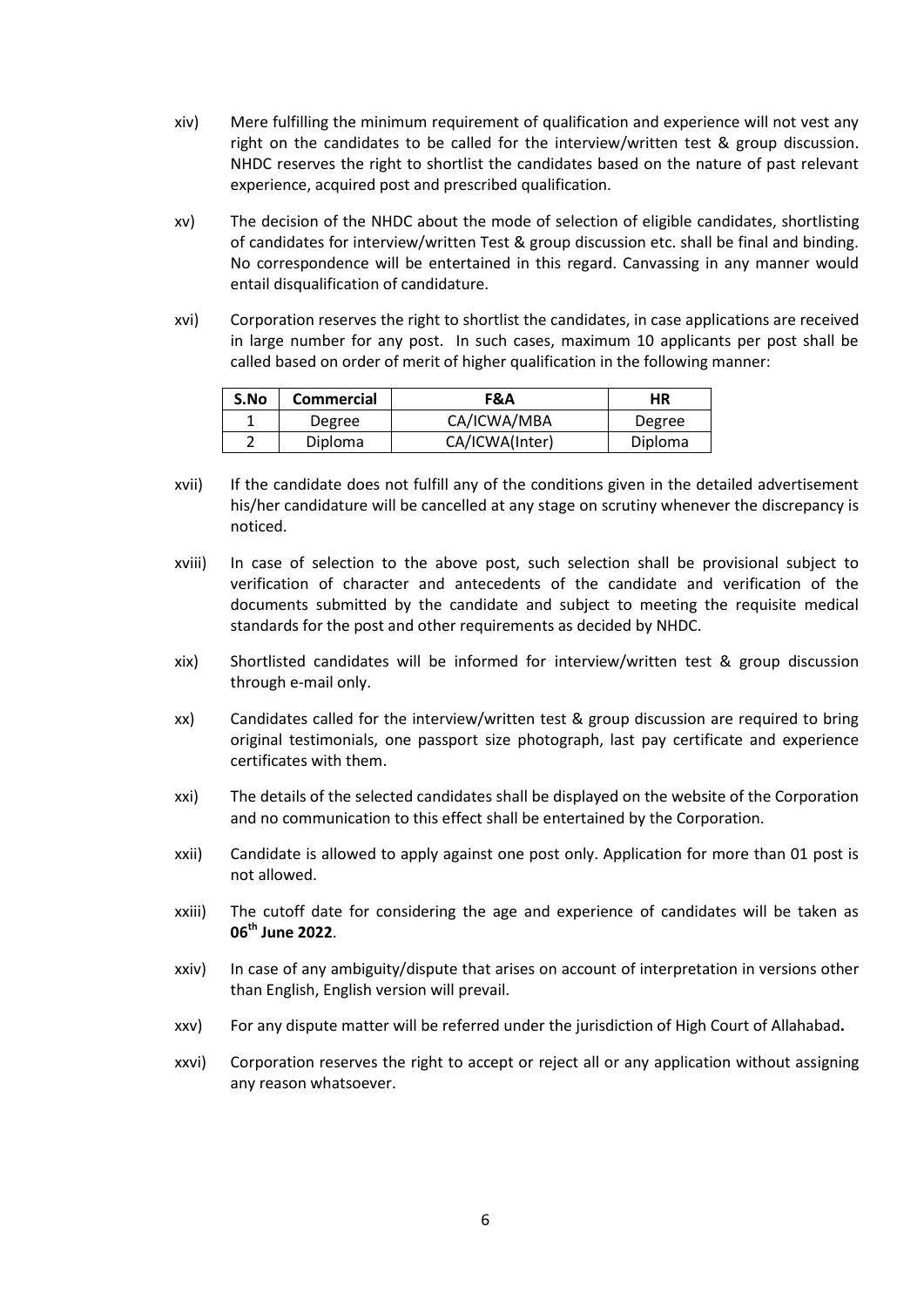#### **How to apply:**

#### **(IMPORTANT INSTRUCTIONS FOR SUBMISSION OF ONLINE APPLICATION)**

- 1. Please read the detailed advertisement and all the instructions carefully before filling the online application form.
- 2. Applicants are advised not to wait till the last date and time to submit their applications.
- 3. Applicants meeting the requirements notified may submit their application through online from 02<sup>nd</sup> May 2022 to 06<sup>th</sup> June 2022 and the facility can be accessed through our website [www.nhdc.org.in](http://www.nhdc.org.in/) (Career Page).
- 4. Applicants are required to ensure that all certificates towards caste certificate, proof of age, qualification, experience, self-signature scan document and a recent passport size color photograph are ready for uploading before commencement of the online application process. Application submitted directly or by any other mode will not be accepted.
- 5. Applicants should have a valid E-mail ID and Mobile number. It should be kept active during the entire recruitment process. All important communication will be sent on the registered E-mail ID only.
- 6. Applicants are required to upload the following while filling application form:
	- i. Latest Color Passport size photograph on light background in jpg/png format with maximum size upto 02MB
	- ii. Scanned copy of signature on white paper with Black Ink pen in jpg/png format with maximum size upto 02MB.
	- iii. Scanned copy of caste certificate, each educational qualification & experience/service document in jpg/pdf/png format with maximum size of 05MB per document.
- 7. Applicants should not submit more than one application. Application once submitted cannot be withdrawn and fee once paid will not be refunded in any case.
- 8. After applying through online, applicants should retain a copy of the online application print out possessing the unique registration number generated by the system for their reference. It is important to note that, the unique registration number will be obtained only upon successful submission of online application.
- 9. Applicants need to send the online submitted application print out only, by post to:

**Deputy Manager (HR) National Handloom Development Corporation Limited, Wegmans Business Park, 4 th Floor, Tower-1, Plot No.3, Sector Knowledge Park-III Surajpur- Kasna Main Road, Greater Noida-201306, UP.**

- 10. Applicants should ensure that all the entries have been correctly filled in and application submitted successfully. Filling of garbage/junk details in any of the fields can lead to rejection of the application.
- 11. Application must be complete in all respects as per the Advertisement Notification. Please note that incomplete applications will not be considered.